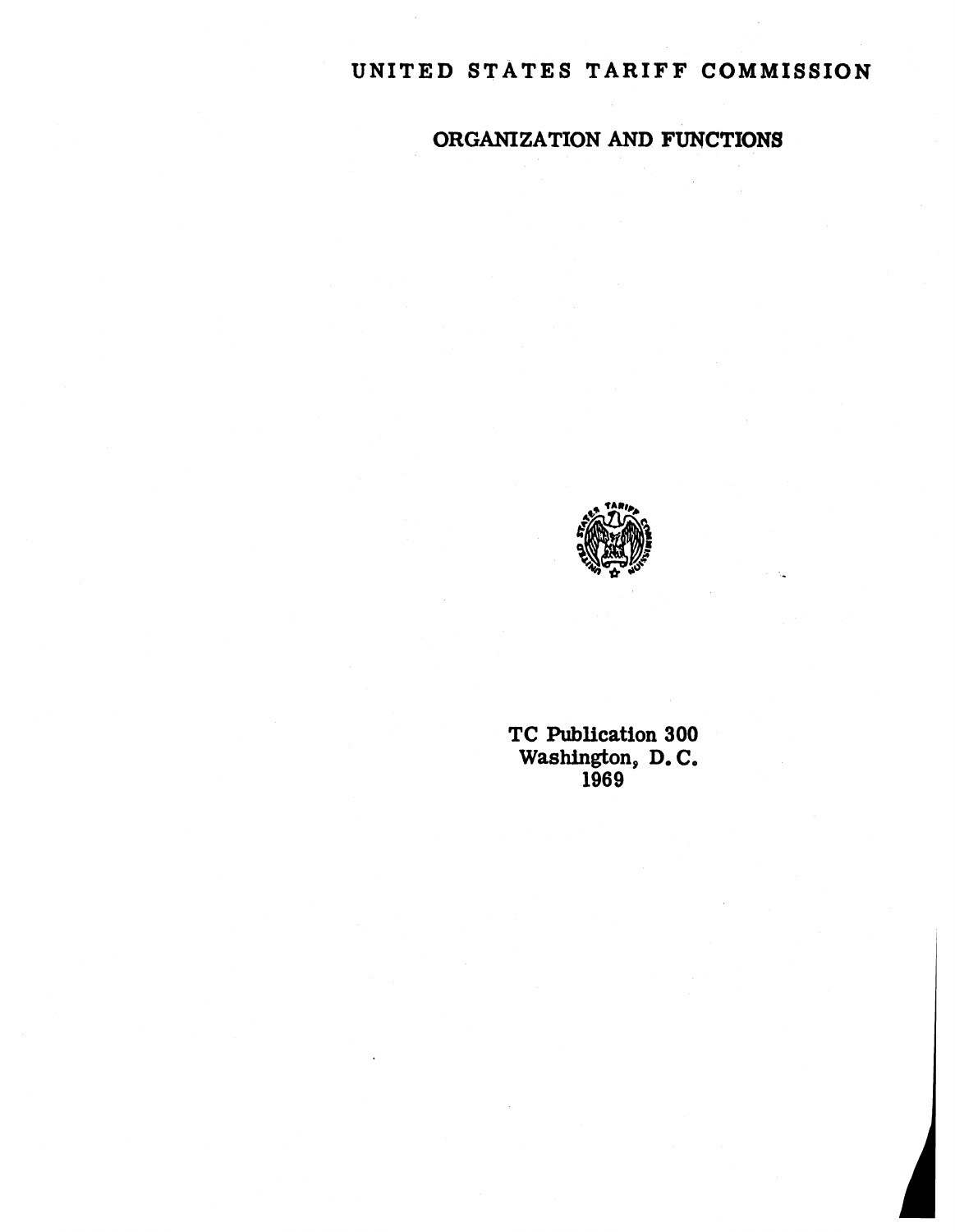# UNITED STATES TARIFF COMMISSION

Glenn W. Sutton, Chairman Penelope H. Thunberg Bruce E. Clubb Will E. Leonard, Jr. Herschel D. Newsom George M. Moore

' . ' , .. '·

Kenneth R. Mason, Secretary

Address all communications to United States Tariff Commission Washington, D. C. 20436

 $\label{eq:2.1} \frac{d\mathbf{Y}}{d\mathbf{y}}=\frac{1}{2\pi}\sum_{i=1}^{N} \frac{d\mathbf{y}_{i}}{d\mathbf{y}_{i}}\left[\frac{d\mathbf{y}_{i}}{d\mathbf{y}_{i}}\right]_{i}=\frac{1}{2\pi}\sum_{i=1}^{N} \frac{d\mathbf{y}_{i}}{d\mathbf{y}_{i}}\left[\frac{d\mathbf{y}_{i}}{d\mathbf{y}_{i}}\right]_{i}=\frac{1}{2\pi}\sum_{i=1}^{N} \frac{d\mathbf{y}_{i}}{d\mathbf{y}_{i}}\left[\frac{d\mathbf{y}_{i$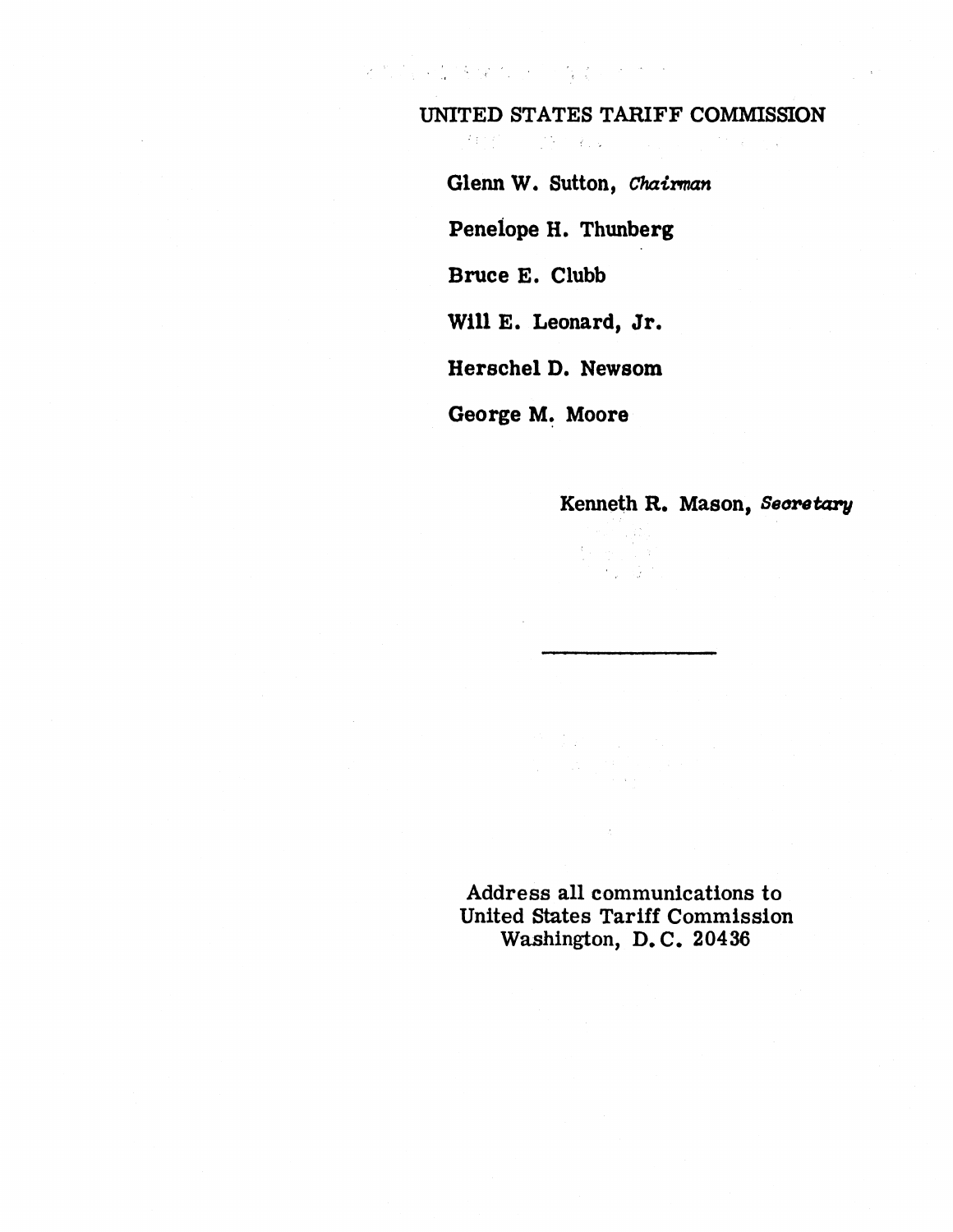Creation, Authority, Organization

and Activities of the

United States Tariff Commission

Adapted From the United States Government Organization Manual.

1969-70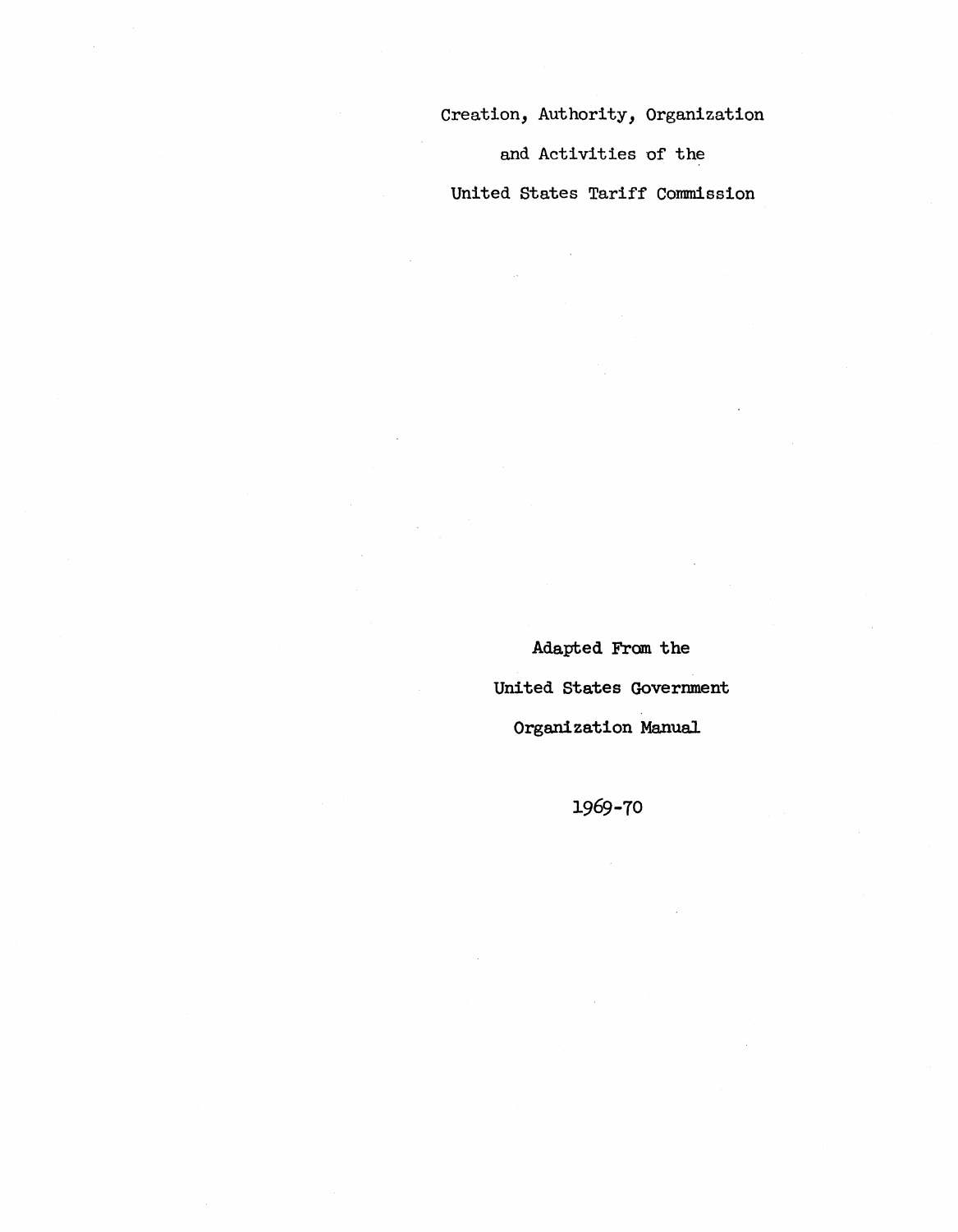$\mathcal{L}_{\text{max}}$  $\label{eq:2.1} \frac{1}{\sqrt{2}}\sum_{i=1}^n\frac{1}{\sqrt{2}}\sum_{i=1}^n\frac{1}{\sqrt{2}}\sum_{i=1}^n\frac{1}{\sqrt{2}}\sum_{i=1}^n\frac{1}{\sqrt{2}}\sum_{i=1}^n\frac{1}{\sqrt{2}}\sum_{i=1}^n\frac{1}{\sqrt{2}}\sum_{i=1}^n\frac{1}{\sqrt{2}}\sum_{i=1}^n\frac{1}{\sqrt{2}}\sum_{i=1}^n\frac{1}{\sqrt{2}}\sum_{i=1}^n\frac{1}{\sqrt{2}}\sum_{i=1}^n\frac$  $\label{eq:2.1} \mathcal{L}(\mathcal{L}^{\mathcal{L}}_{\mathcal{L}}(\mathcal{L}^{\mathcal{L}}_{\mathcal{L}})) = \mathcal{L}(\mathcal{L}^{\mathcal{L}}_{\mathcal{L}}(\mathcal{L}^{\mathcal{L}}_{\mathcal{L}})) = \mathcal{L}(\mathcal{L}^{\mathcal{L}}_{\mathcal{L}}(\mathcal{L}^{\mathcal{L}}_{\mathcal{L}}))$  $\label{eq:2.1} \frac{1}{\sqrt{2}}\int_{0}^{\infty}\frac{1}{\sqrt{2\pi}}\left(\frac{1}{\sqrt{2}}\right)^{2}d\mu_{\rm{max}}\left(\frac{1}{\sqrt{2}}\right).$  $\label{eq:2.1} \frac{1}{\sqrt{2}}\left(\frac{1}{\sqrt{2}}\right)^{2} \left(\frac{1}{\sqrt{2}}\right)^{2} \left(\frac{1}{\sqrt{2}}\right)^{2} \left(\frac{1}{\sqrt{2}}\right)^{2} \left(\frac{1}{\sqrt{2}}\right)^{2} \left(\frac{1}{\sqrt{2}}\right)^{2} \left(\frac{1}{\sqrt{2}}\right)^{2} \left(\frac{1}{\sqrt{2}}\right)^{2} \left(\frac{1}{\sqrt{2}}\right)^{2} \left(\frac{1}{\sqrt{2}}\right)^{2} \left(\frac{1}{\sqrt{2}}\right)^{2} \left(\$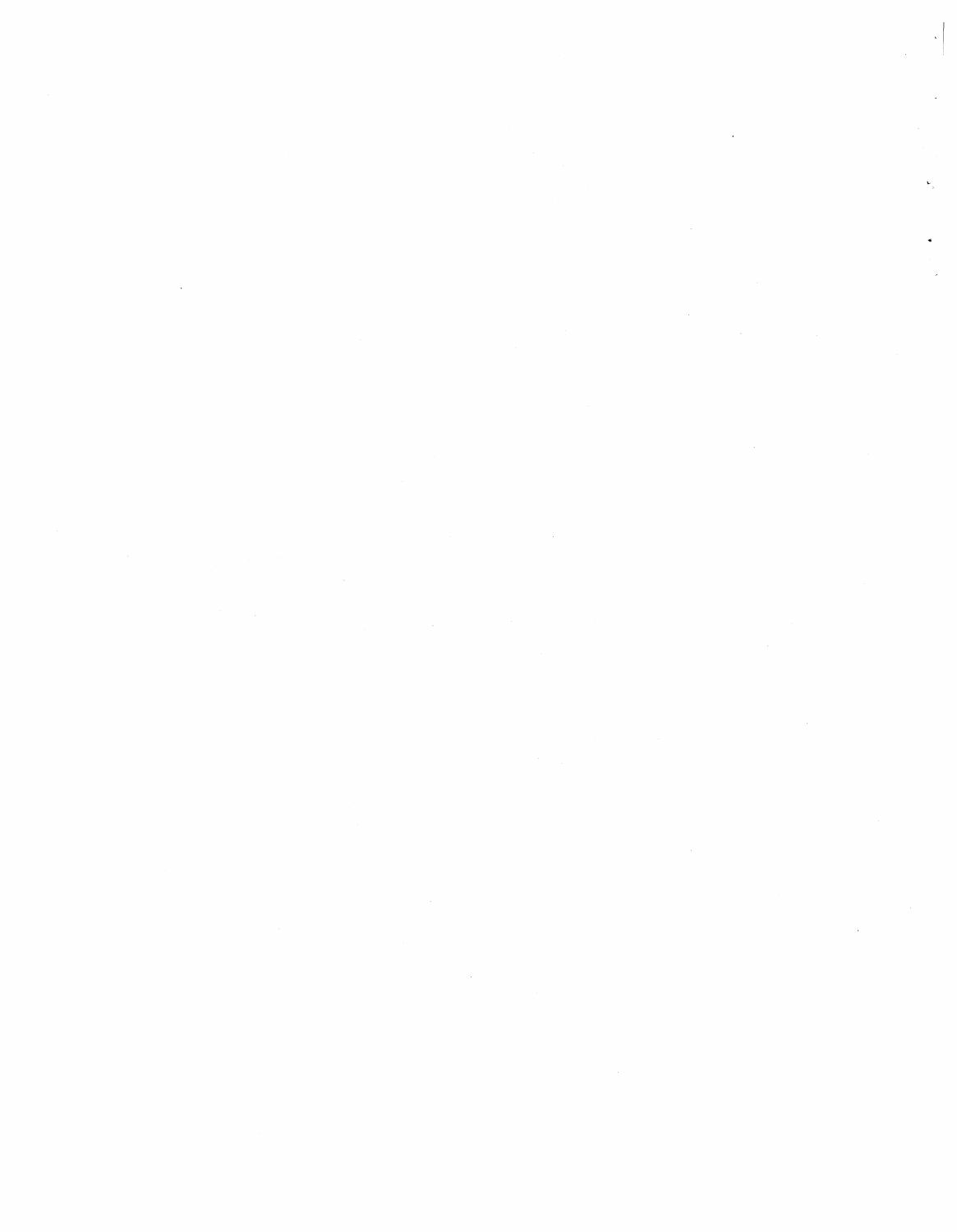#### Creation and Authority

The United States Tariff Commission was created by act of Congress approved September  $8$ , 1916. The Commission's present powers and duties are provided for largely by the Tariff Act of 1930; the Antidumping Act, 1921; the Agricultural Adjustment Act; and the Trade Expansion Act of 1962.

These statutes require the Commission to investigate and report upon tariff and foreign trade matters. The Commission makes such investigations and reports at the request of the President, either branch of the Congress, the House Committee on Ways and Means, or the Senate Committee on Finance. Investigations into the effects on domestic industries, firms, or groups of workers, of increased imports resulting from trade agreements concessions may be initiated by the interested parties. The Commission also makes studies, surveys or investigations on its own initiative.

# Organization

The Commission consists of six members, appointed by the President and confirmed by the Senate for terms of 6 years, one term expiring each year. Not more than three commissioners may be of the same political party. The President is authorized to designate the Chairman and Vice Chairman annually from the membership of the Commission. Under the direction of the Commission, the Staff Coordinating Committee, composed of senior officers of the Commission's staff and chaired by the Director of Investigation, plans and supervises the work of the staff.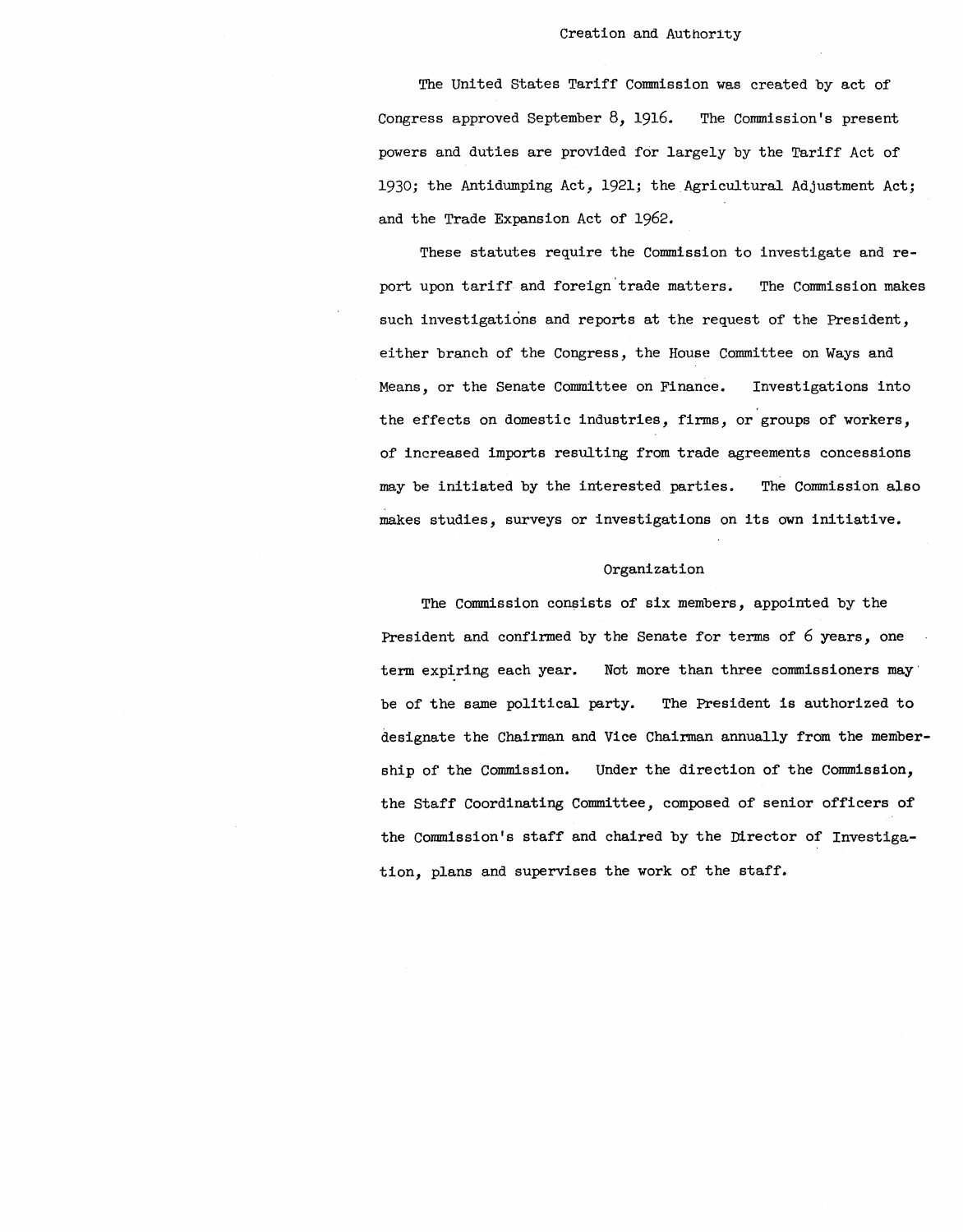The operating divisions of the staff consist of the office of ie Director of Investigation; the Economics Division; the office : the General Counsel; and, under the direction of the Chief. ~chnical Services, seven commodity divisions, the Accounting Divi-Lon, the Statistical Division, and an Invoice Analysis Section. ersonnel, budget activities, and general administrative and auxilary services are under the Secretary. The Office of the Secretary lso acts as the secretariat for the Commission, is charged with the onduct of relations with the public and other Government agencies, .nd issues publications and notices.

 $\overline{A}$  $\mathbf{H}$ 

#### Activities

The Commission conducts a variety of public investigations, rhich usually involve public hearings. It also undertakes research and special studies relating to significant aspects of the commercial policy and international trade of the United States. The major types )f Commission investigations are briefly described as follows:· ·

# Tariff adjustment and adjustment assistance

Upon petition on behalf of an industry, a firm, or a group of workers, the Commission must conduct an investigation to determine whether, as a result in major part of trade-agreement concessions, an article is being imported in such increased quantities as to constitute the major cause or threat of serious injury to the petitioning industry or firm, or unemployment or underemployment of a significant number or proportion of workers of a firm or appropriate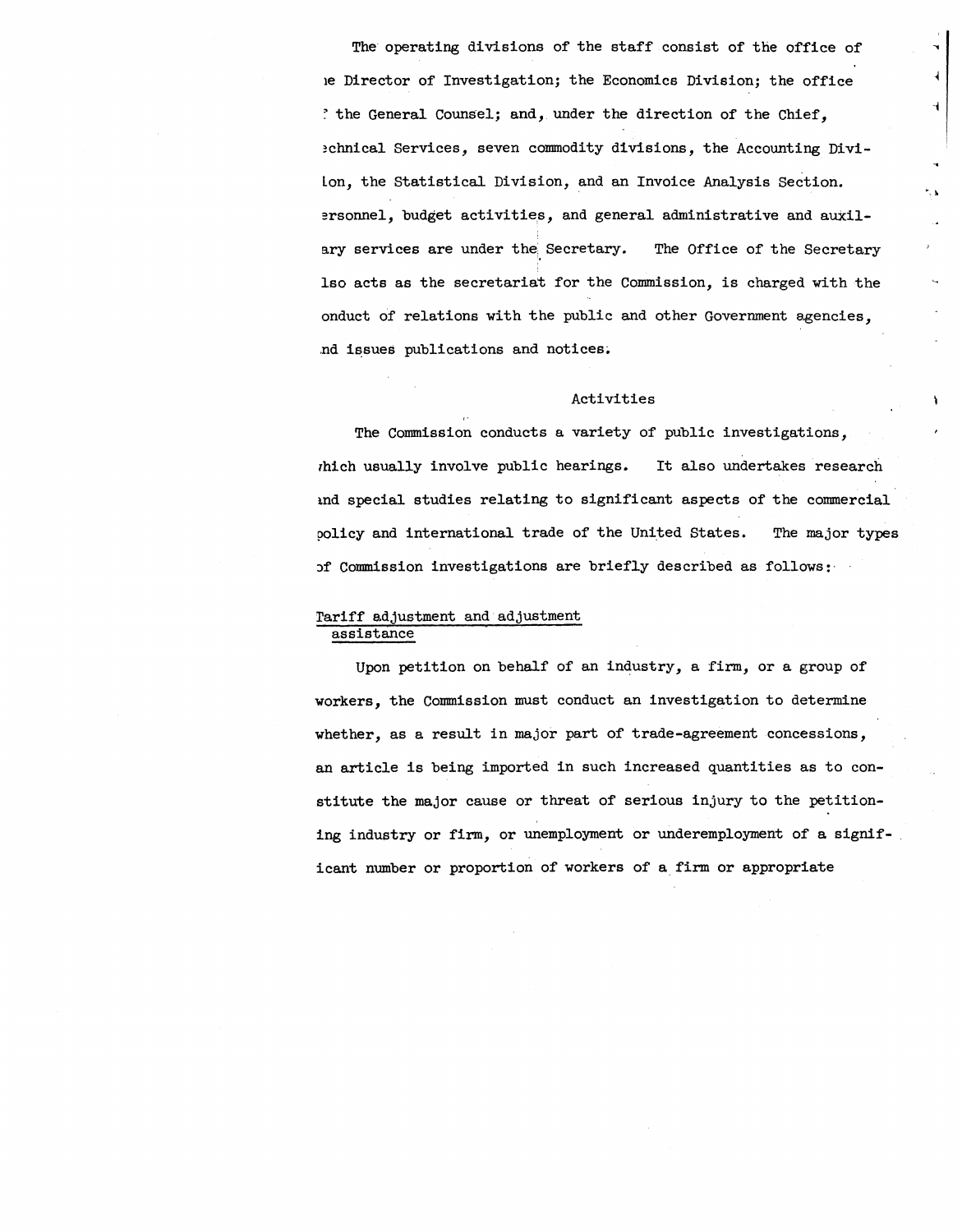subdivision thereof. If the Commission's finding is affirmative, the President has discretion to take action affecting imports, such as tariff relief to the industry, or specified types of adjustment assistance to firms or groups of workers.

The Tariff Commission is required to report annually with respect to developnents within an industry that has been granted tariff relief and, after formal investigation on its own motion or on request of the President, to advise the President of the probable economic effect of the reduction or elimination of the tariff increase that has been granted. The President may continue, modify, or terminate the tariff relief previously granted.

#### Investigations pursuant to requests by the President or the Congress

The Commission is required to make such investigations and studies as may be requested by the President, the House Committee on Ways and Means, the Senate Committee on Finance, or by either branch of the Congress. Public investigations in this category usually relate to specific imported products or to domestic industries that encounter competition from imports, such as textiles or nonrubber footwear.

#### Dumping investigations

Whenever the Secretary of the Treasury determines that a class or kind of merchandise is being, or is likely to be, sold in the United States at less than its fair value, the Tariff Commission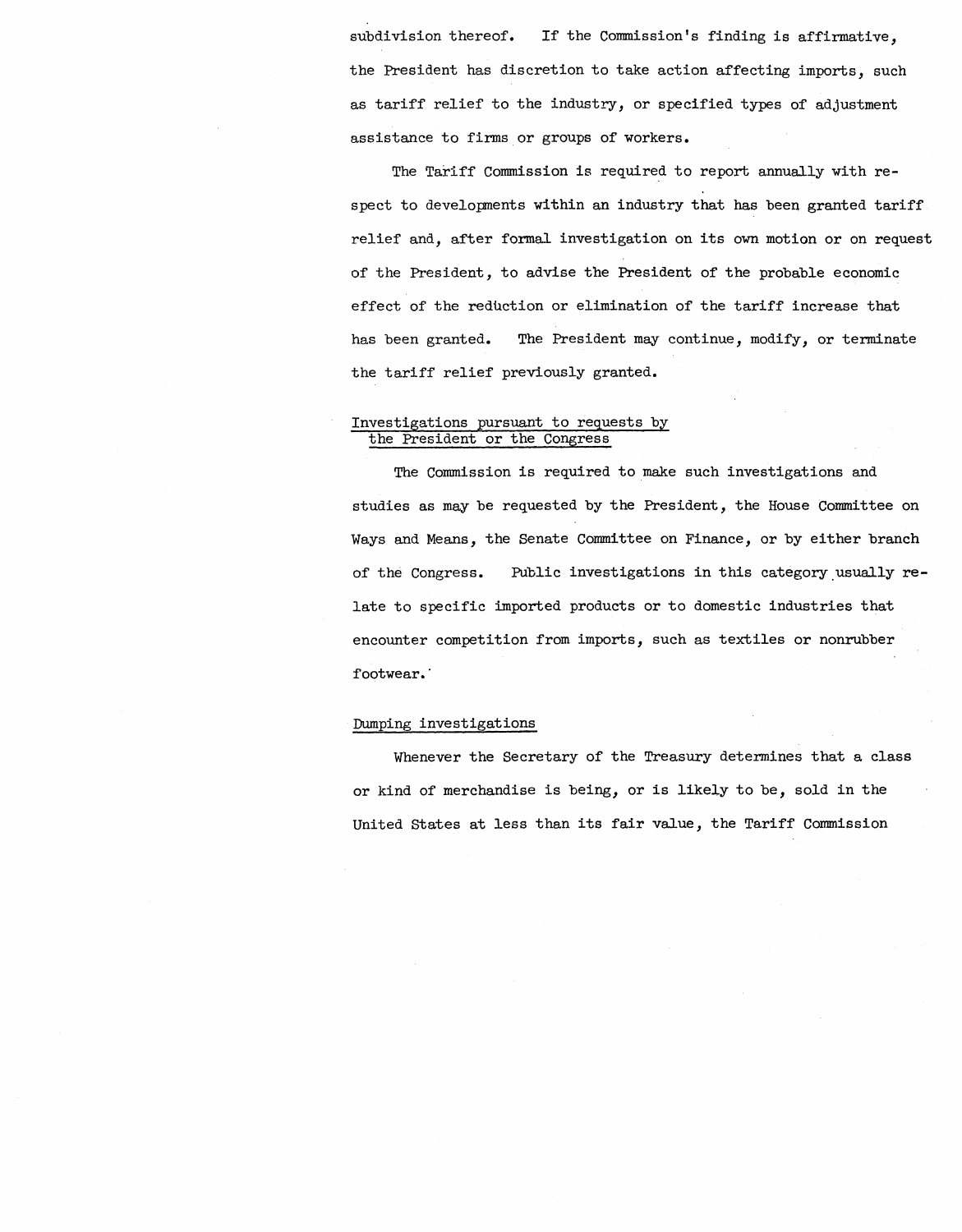must determine within 3 months whether a domestic industry  $\Box$ s being or is likely to be injured, or is prevented from being established, as a result of such importation. If the Commission's determination is affirmative, the Secretary of the Treasury imposes a dumping duty on imports of the articles in question.

## Import interference with agricultural programs

On direction of the President, the Tariff Commission conducts investigations to determine whether any articles are being·or are practically certain to be imported into the United States under such conditions and in such quantities as to materially interfere with programs of the Department of Agriculture for agricultural commodities or products thereof, or to reduce substantially the amount of any product processed in the United States from such commodities or products, and makes findings and recamnendations. The President may restrict the imports in question by imposition·of either import fees or quotas.

# Unfair practices in import trade

The Tariff Commission is authorized to conduct investigations regarding allegations that unfair methods of competition or unfair acts are being committed in the importation of articles into the United States, or in their domestic sale, the effect or tendency of vhich is to substantially injure or destroy an efficiently and economically operated domestic industry, or to prevent the establishment of such an industry, or to restrain or monopolize trade and commerce·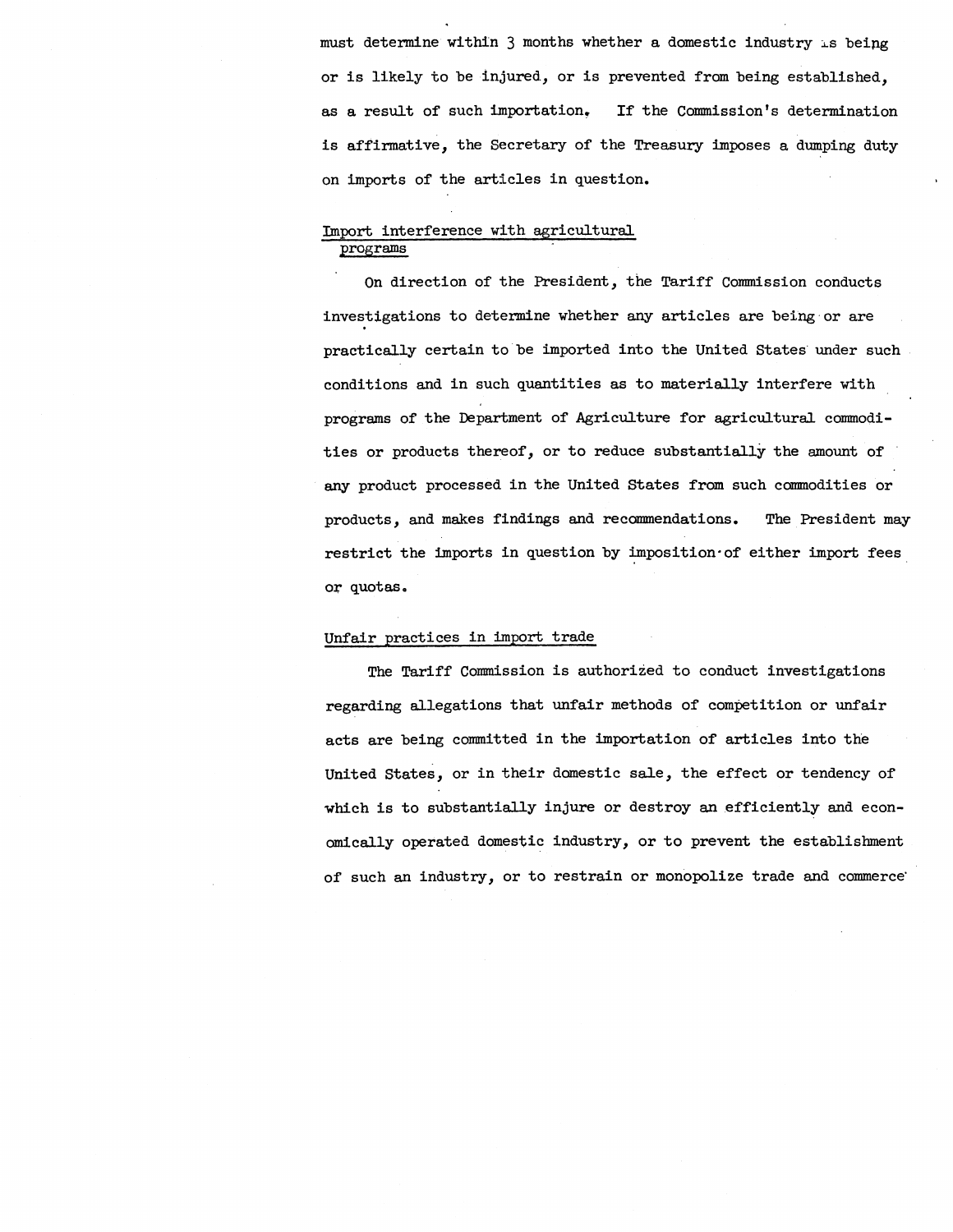in the United States. When such methods or acts are found to exist, the Commission reports to the President, who may direct that the articles involved be excluded from entry into the United States. Affirmative findings may also be reviewed in court.

## Special research studies

The Commission conducts special research studies to make available factual information and careful analysis on significant foreign trade problems for use by legislative and executive officials in the developnent of policy. Current studies of this nature include the probable effects of "tariff preferences for less developed countries *<sup>1</sup> "*  and of "national and regional agricultural programs on U.S. foreign trade in agricultural products."

#### Tariff schedules

The Commission is regularly concerned with questions relative to the arrangement of tariff schedules and the classification of articles; it issues a publication containing the current U.S. tariff schedules and related matters. A representative of the Commission chairs an interdepartmental committee to maintain a commodity classification of import statistics that will meet the needs of governmental and nongovernmental users.

#### Tariff Summaries

From time to time the Tariff Connnission has prepared and published Summaries of Trade and Tariff Information. Over half of the projected 62 volumes of the current series, the first of which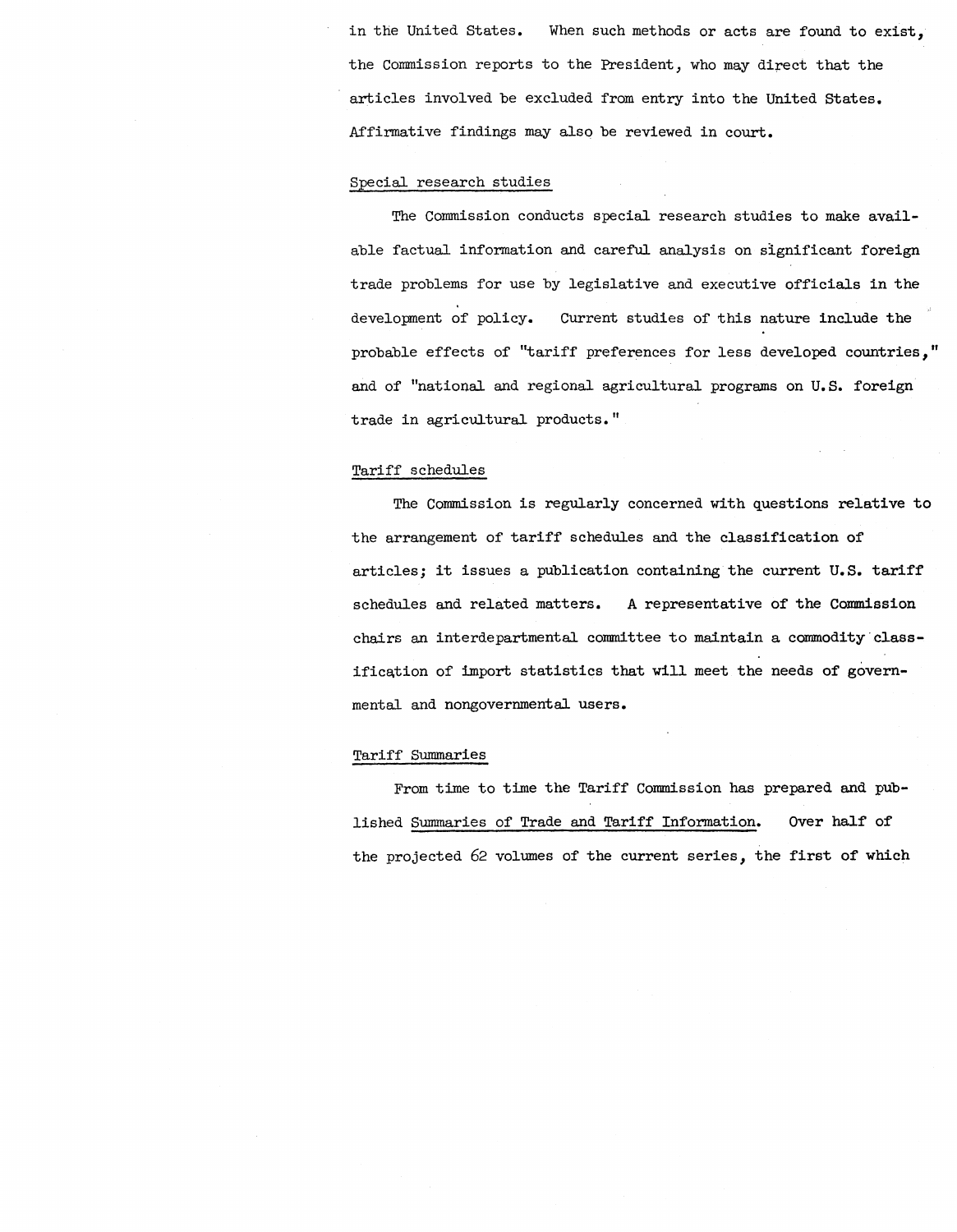was published in 1966, have now been published. The 1, 700 individual. summaries are designed to meet the needs of wide and varied interests in business and government. They contain accurate descriptions (in terms of the Tariff Schedules of the United States) of the thousands of products imported into the United States, methods of production, and the extent and relative importance of U.S. consumption, production, and trade, together with certain basic factors affecting the competitive position and economic health of domestic industries.

#### Trade agreements report

The Commission must annually report to the Congress on the operation of the trade agreements program and keep advised at all times of the effects of trade agreements entered into under the program.

Approved.

Glenn W. Sutton Chairman.